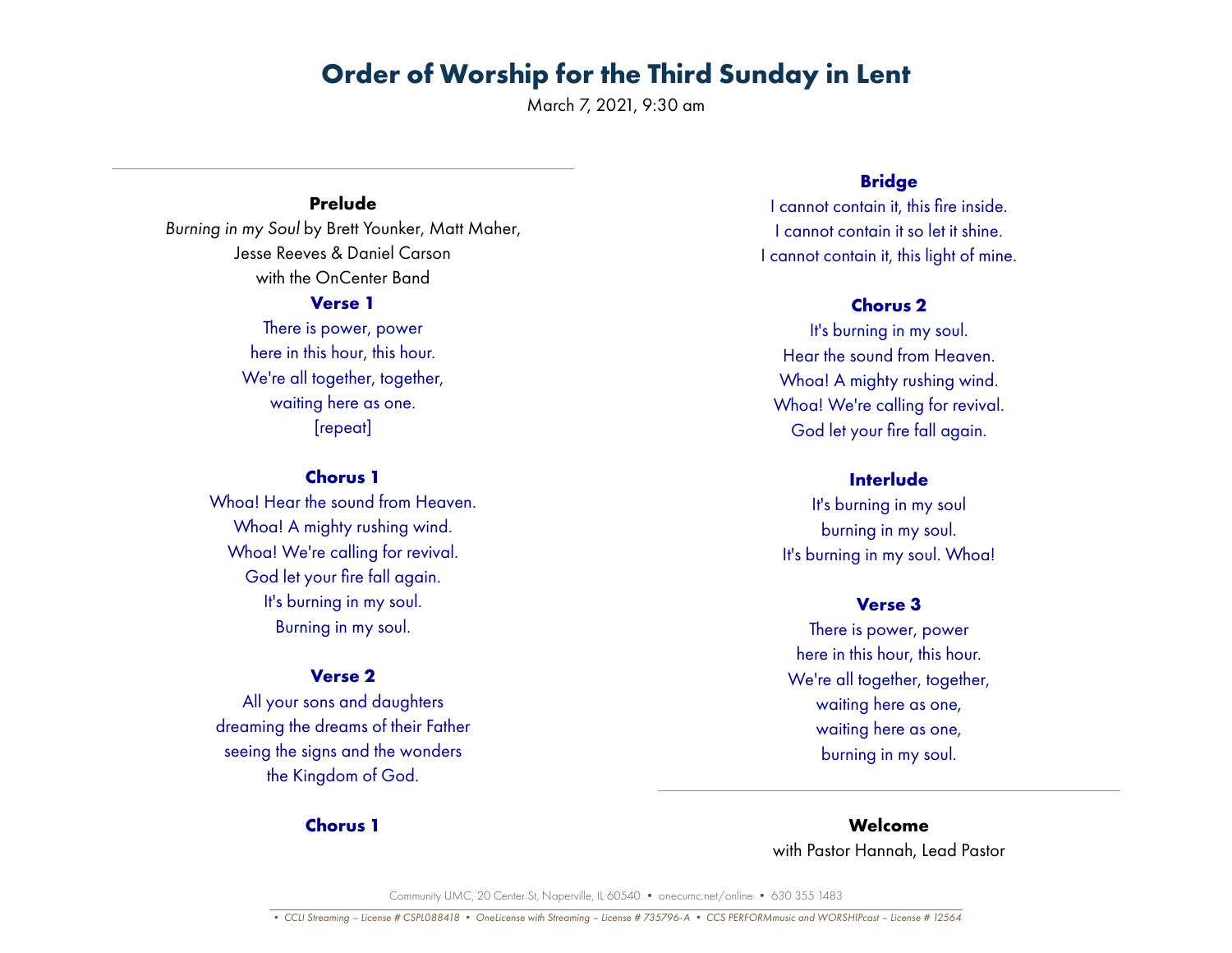March 7, 2021, 9:30 am

## **Opening Song**

*O For a Thousand Tongues to Sing*, UMH 57 with Mary Elliott, Cantor

## **Verse 1**

O for a thousand tongues to sing my great Redeemer's praise, the glories of my God and King, the triumphs of his grace!

## **Verse 2**

My gracious Master and my God, assist me to proclaim, to spread through all the earth abroad the honors of thy name.

### **Verse 3**

Jesus! the name that charms our fears, that bids our sorrows cease; 'tis music in the sinner's ears, 'tis life, and health, and peace.

## **Verse 4**

He breaks the power of canceled sin, he sets the prisoner free; his blood can make the foulest clean; his blood availed for me.

### **Verse 5**

He speaks, and listening to his voice, new life the dead receive;

the mournful, broken hearts rejoice, the humble poor believe.

## **Verse 6**

Hear him, ye deaf; his praise, ye dumb, your loosened tongues employ; ye blind, behold your Savior come, and leap, ye lame, for joy.

## **Verse 7**

In Christ, your head, you then shall know, shall feel your sins forgiven; anticipate your heaven below, and own that love is heaven.

## **Opening Prayer**

with Pastor Jeremiah

## **Passing of the Peace**

with Emily Les (also Sean and Tyler?)

#### **Song**

*Where Children Belong*, TFWS 2233 with Mary Elliott, Cantor Copyright 1999 Abingdon Press

This, this is where children belong welcomed as part of the worshiping throng. Water, God's Word,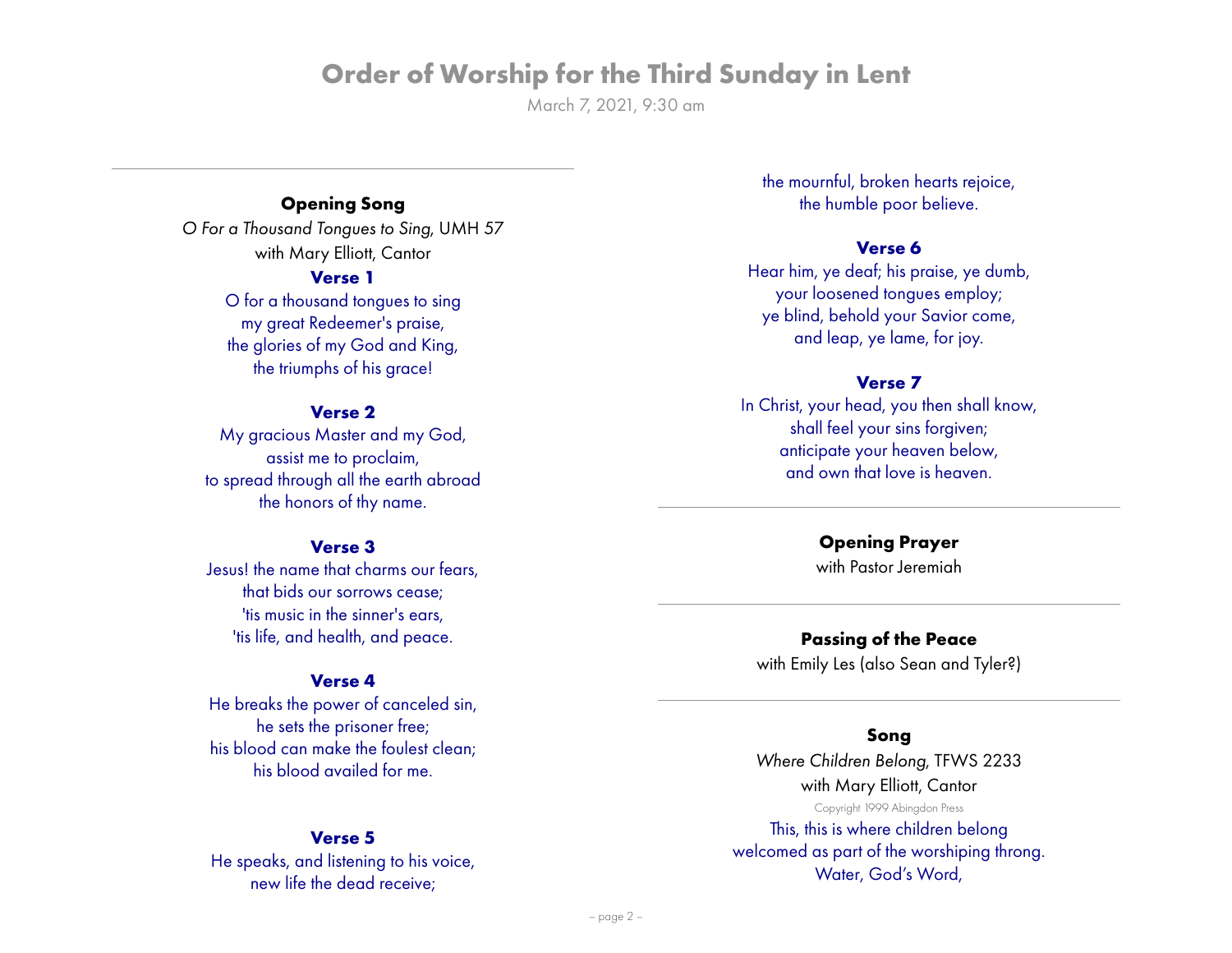March 7, 2021, 9:30 am

bread and cup, prayer, and song: this is where children belong.

### **Time for Young Disciples**

with Beth Hagemeyer

### **Extinguishing the Lenten Candles**

with Pastor Jeremiah

#### **Scripture**

1 Corinthians 1:18-25 with Nate Burke

<sup>18</sup> For the message about the cross is foolishness to those who are perishing, but to us who are being saved it is the power of God. 19 For it is written, "I will destroy the wisdom of the wise, and the discernment of the discerning I will thwart." 20 Where is the one who is wise? Where is the scribe? Where is the debater of this age? Has not God made foolish the wisdom of the world? 21 For since, in the wisdom of God, the world did not know God through wisdom, God decided, through the foolishness of our proclamation, to save those who believe. 22 For Jews demand signs and Greeks desire wisdom, 23 but we proclaim Christ crucified, a stumbling block to Jews and foolishness to Gentiles, 24 but to those who are the called, both Jews and Greeks, Christ the power of God and the wisdom of God. 25 For God's foolishness is wiser than human wisdom, and God's weakness is stronger than human strength."

## **Song of Preparation**

*O How He Loves You and Me*, TFWS 2108 with Mary Elliott, cantor Copyright 1975 Word Music

#### **Verse 1**

O how he loves you and me! *[x2]* He gave his life. What more could he give? O how he loves you; O how he loves me; O how he loves you and me!

#### **Verse 2**

Jesus to Calv'ry did go; his love for sinners to show. What he did there brought hope from despair. O how he loves you; O how he loves me; O how he loves you and me!

### **Sermon**

*Endarkenment: A Journey in God's Foolishness* with Pastor Hannah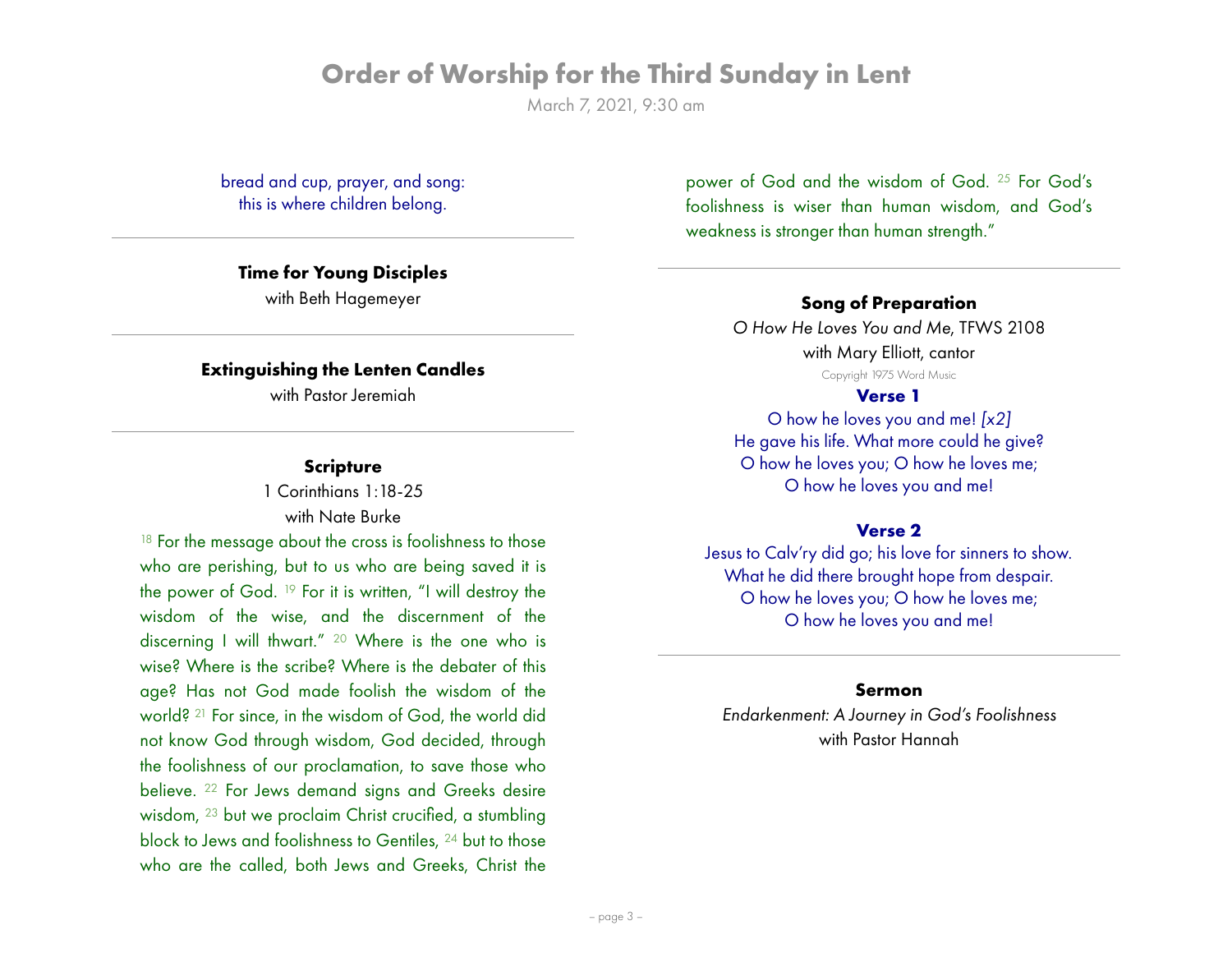March 7, 2021, 9:30 am

## **Song**

*Lead Me To The Cross* by Brooke Fraser, arranged by Dan Galbraith with the OnCenter Band

## **Verse 1**

Savior, I come, quiet my soul. Remember redemption's hill where your blood was spilled for my ransom. Ev'rything I once held dear I count it all as loss.

#### **Chorus 1**

Lead me to the cross where your love poured out. Bring me to my knees, Lord, I lay me down. Rid me of myself, I belong to you. Oh lead me, lead me to the cross.

#### **Verse 2**

You were as I, tempted and tried human. The word became flesh, bore my sin and death. Now you're risen. Ev'rything I once held dear I count it all as loss.

#### **Chorus 1**

## **Bridge**

To your heart, to your heart. Lead me to your heart, lead me to your heart.

### **Chorus 2**

Lead me to the cross where your love poured out.

Bring me to my knees, Lord, I lay me down. Rid me of myself, I belong to you. Oh lead me,

### **Chorus 1**

## **Pastoral Prayer**

with Pastor Jeremiah

### **The Lord's Prayer**

with Naomi Cann

Our Father, who art in heaven, hallowed be thy name. Thy kingdom come, thy will be done on earth as it is in heaven. Give us this day our daily bread, and forgive us our trespasses, as we forgive those who trespass against us. And lead us not into temptation, but deliver us from evil. For thine is the kingdom and the power and the glory forever. Amen.

> **Faith Story** with Reverend Leo Waynick

## **Offering Invitation & Prayer**

with Mike Mistele